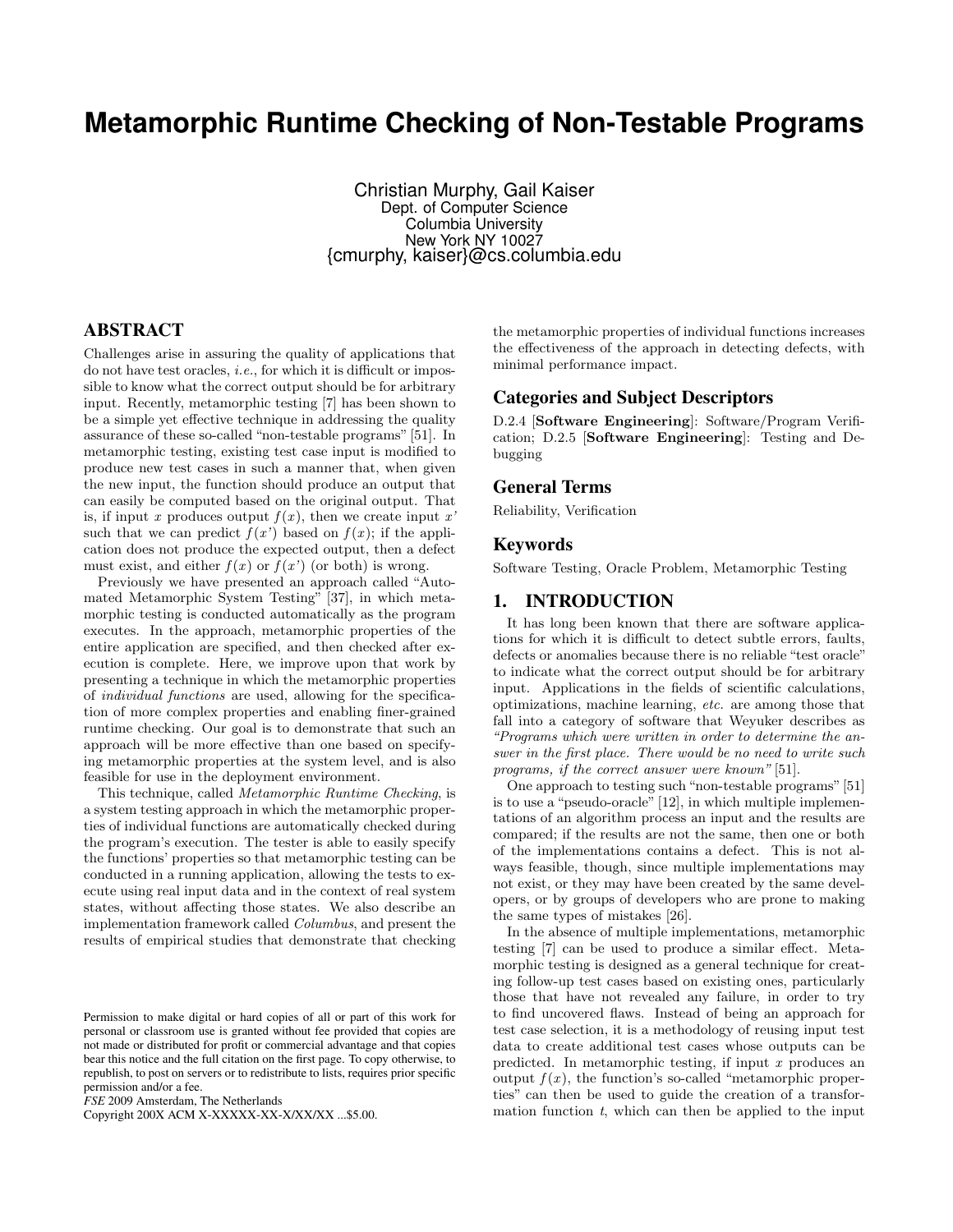to produce  $t(x)$ ; this transformation then allows us to predict the output  $f(t(x))$ , based on the (already known) value of  $f(x)$ . If the output is not as expected (the expectation may be based on some type of equality or semantic equivalence), then a defect must exist. Of course, this can only show the existence of defects and cannot demonstrate their absence, since the correct output cannot be known in advance (and even if the outputs are as expected, both could be incorrect), but metamorphic testing provides a powerful technique to reveal defects in such non-testable programs by use of a built-in pseudo-oracle.

A "metamorphic property" can be defined as the relationship by which the change to the output of a function can be predicted based on a transformation of the input [7]. Consider a function that calculates the standard deviation of a set of numbers. Certain transformations of the set would be expected to produce the same result. For instance, one of these metamorphic properties is that permuting the order of the elements should not affect the calculation; nor would multiplying each value by -1, since the devation from the mean would still be the same. Furthermore, other transformations will alter the output, but in a predictable way. For instance, if each value in the set were multipled by 2, then the standard deviation should be twice as much as that of the original set.

Metamorphic properties can exist for an entire application, as well. Consider an application that reads a text file of test scores for students in a class, computes their averages, and uses the function described above to calculate the standard deviation of the averages and determine the students' final grades based on a curve. The application itself has some metamorphic properties, too: permuting the order of the students in the input file should not affect the final grades; nor should multiplying all the scores by 10 (since the students are graded on a curve). These system-level properties are not necessarily the same as those of the constituent functions, but the function-level properties would still be expected to hold.

Previously we have presented an approach called "Automated Metamorphic System Testing" [37], in which metamorphic testing of programs without test oracles is conducted by specifying the metamorphic properties of the entire application. Testing is done automatically as the program executes: the properties are specified prior to execution and then checked after the program is complete. Here, we improve upon that work by presenting a technique in which the metamorphic properties of *individual functions* are used to conduct system testing of software without test oracles, enabling finer-grained runtime checking and increasing the number of test cases; our goal is to demonstrate that such a technique is more effective at identifying defects than simply specifying properties of the application as a whole.

This paper makes three contributions:

1. We introduce a new type of testing called Metamorphic Runtime Checking. This is a technique for system testing applications without test oracles in which, rather than specify the metamorphic properties of the application as a whole, we do so for individual functions. While the program is running, we apply functions' "metamorphic properties" to derive new test input for those functions, so that we should be able to predict the corresponding test output; if it is not as predicted then there is a defect in the implementation.

- 2. We also present an implementation framework called Columbus that supports the execution of Metamorphic Runtime Checking from within the context of an application as it runs in the deployment environment, so that real-world inputs can be used to drive the parameters used in metamorphic testing of the individual functions. Columbus conducts the tests with minimal performance overhead, and will ensure that the execution of the tests does not affect the state of the original application process from the users' perspective.
- 3. Finally, we describe the results of empirical studies of real-world non-testable programs (from the domain of machine learning) to demonstrate the effectiveness of our technique, and compare these results to those in previous work [37] to show that conducting metamorphic testing based on the properties of individual functions shows a 30% improvement in detecting defects over testing based on system-level properties.

## 2. BACKGROUND

Our work to date has primarily focused on the quality assurance of machine learning applications. As these types of applications become more and more prevalent in various aspects of everyday life [33], it is clear that the dependability of machine learning software takes on increasing importance. The majority of the research effort in the domain of machine learning focuses on building more accurate models that can better achieve the goal of automated learning from the real world. However, to date very little work has been done on assuring the correctness of the software applications that perform machine learning. Formal proofs of an algorithm's optimal quality do not guarantee that an application implements or uses the algorithm correctly, and thus software testing is necessary.

Previously we have applied metamorphic testing as part of an approach to testing machine learning applications [34], and identified six categories of metamorphic properties that such applications typically display, which roughly speaking are based on: adding a constant to numerical values; multiplying numerical values by a constant; permuting the order of the input data; reversing the order of the input data; removing part of the data; and, adding additional data [36].

Here, we focus on improving the metamorphic testing technique, and demonstrate that system testing that is done by checking the metamorphic properties of individual functions is more effective at detecting defects than checking the properties of entire applications, as we investigated in [37].

## 2.1 Metamorphic Testing Example

As a more complex example of how metamorphic testing can be used for applications in the domain of machine learning, anomaly-based network intrusion detection systems build up a model of "normal" behavior based on what has previously been observed; this model may be created, for instance, according to the byte distribution of incoming network payloads (since the byte distribution in worms, viruses, etc. may deviate from that of normal network traffic [50]). When a new payload arrives, its byte distribution is then compared to that model, and anything deemed anomalous causes an alert. For a particular input, it may not be possible to know a priori whether it should raise an alert, since that is entirely dependent on the model. However, if while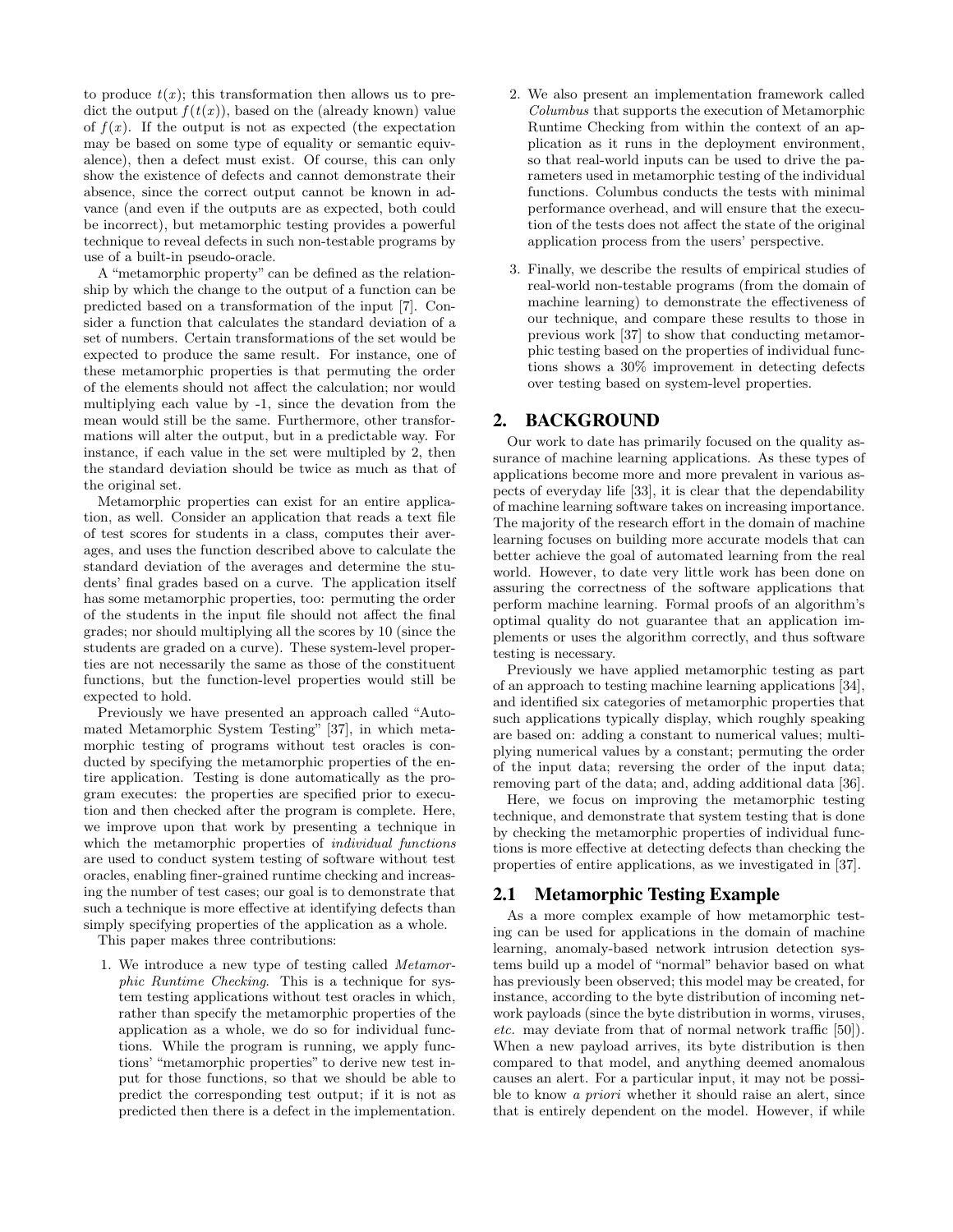the program is running we take the new payload and randomly permute the order of its bytes, the result (anomalous or not) should be the same, since the model only concerns the distribution, not the order. If the result is not the same, then a defect ("bug") must exist in the implementation.

Clearly metamorphic testing can be very useful in the absence of an oracle: regardless of the values, if the different outputs for the different inputs are not as expected, then a defect must exist in the implementation. Although the use of these simple relationships for testing numerical functions is not unique to metamorphic testing (e.g., testing based on algebraic properties [11] or programs that can check their work [5]), the approach can be used on a broader domain of any functions that display metamorphic properties, particularly in applications without test oracles.

## 2.2 Limitations of Previous Approaches

Previous efforts into the automation of metamorphic testing have typically focused on considering the properties of entire applications. Although this has been shown to be simple and effective (since it requires no knowledge of, or even access to, the source code), we intend to show that the technique can be improved using metamorphic testing of the individual functions that display such properties. Intuitively, this makes sense: any property that can be specified for the application itself can at least be specified for the program's entry point function(s), plus the properties of some other functions may be checked, too, so that the number of properties is bound to increase.

Additionally, in order to generate the different test cases, metamorphic testing requires the initial input  $x$  and output  $f(x)$  values; the inputs could be generated using techniques like equivalence partitioning or random testing [14]. However, inputs chosen using these techniques might miss some defects, since they might not happen to consider a sufficient variety of potential system states or execution paths in the program. Some defects in such systems may only be found under certain application states that may not have been tested prior to deployment: for large, complex software systems, especially if there is no test oracle, it is typically impossible in terms of time and cost to reliably test all possible system states before releasing the product into the field. We require a "perpetual testing" [43] approach that specifically considers the field states that arise in practice, by using real inputs and outputs from actual executions rather than just those generated in the testing lab.

Our goal is to present a technique for performing system testing of applications without test oracles. We demonstrate that such an approach based on using real-world input data to perform runtime checking of the metamorphic properties of individual functions is more effective at detecting defects than checking properties of the program as a whole.

# 3. APPROACH

To address the limitations described above, we introduce a new technique called Metamorphic Runtime Checking. This technique, used for system testing of applications without test oracles, is based on checking the metamorphic properties of individual functions, rather than those of the entire system. This technique can be used to continually test the application as it runs in the deployment environment, to ensure that the properties hold as the program executes.

This must be done in such a manner that the user only



Figure 1: Model of Metamorphic Runtime Checking

sees the results of the main (original) execution, and not from any function calls that are only for testing purposes. In other words, the user must not observe any modification to the application state; however, the tests themselves do need to be able to modify the state because the functions are necessarily being called multiple times, which could have side effects. Thus, the modifications to the state that are caused by the tests must be hidden from the user.

One approach is to run the tests in the same process as the user state and then transactionally roll them back (an idea explored in [29]). Another approach is to create a "sandbox" so that the test function and the original function run in parallel, but in two separate processes that do not affect each other; the sandbox must also make sure that the test function does not affect external entities such as the file system. Metamorphic Runtime Checking uses the sandbox approach, as further described below in Section 3.2.4.

## 3.1 Model

Metamorphic Runtime Checking is a technique by which tests are to be executed in the running application, using the arguments to instrumented functions as they are called. The arguments are modified according to the specification of the function's metamorphic properties, and the output of the function with the original input is compared to that of the function with the modified input; if the results are not as expected, then a defect has been exposed.

For instance, in the standard deviation example presented above, whenever the function is called, its argument can be passed along to a test method, which will multiply each element in the array by -1 and check that the two calculated output values are equal. This does not require a test oracle for the particular input; the metamorphic relationship specifies its own test oracle. It is true that if the new output is as expected (according to some expectation of equality or sematic equivalence), the results are not necessarily correct, but if the result is not as expected, then a defect must exist. This model will allow us to execute tests in the field, within the context of the running application, in applications without a test oracle, by using the metamorphic tests themselves as built-in pseudo-oracles.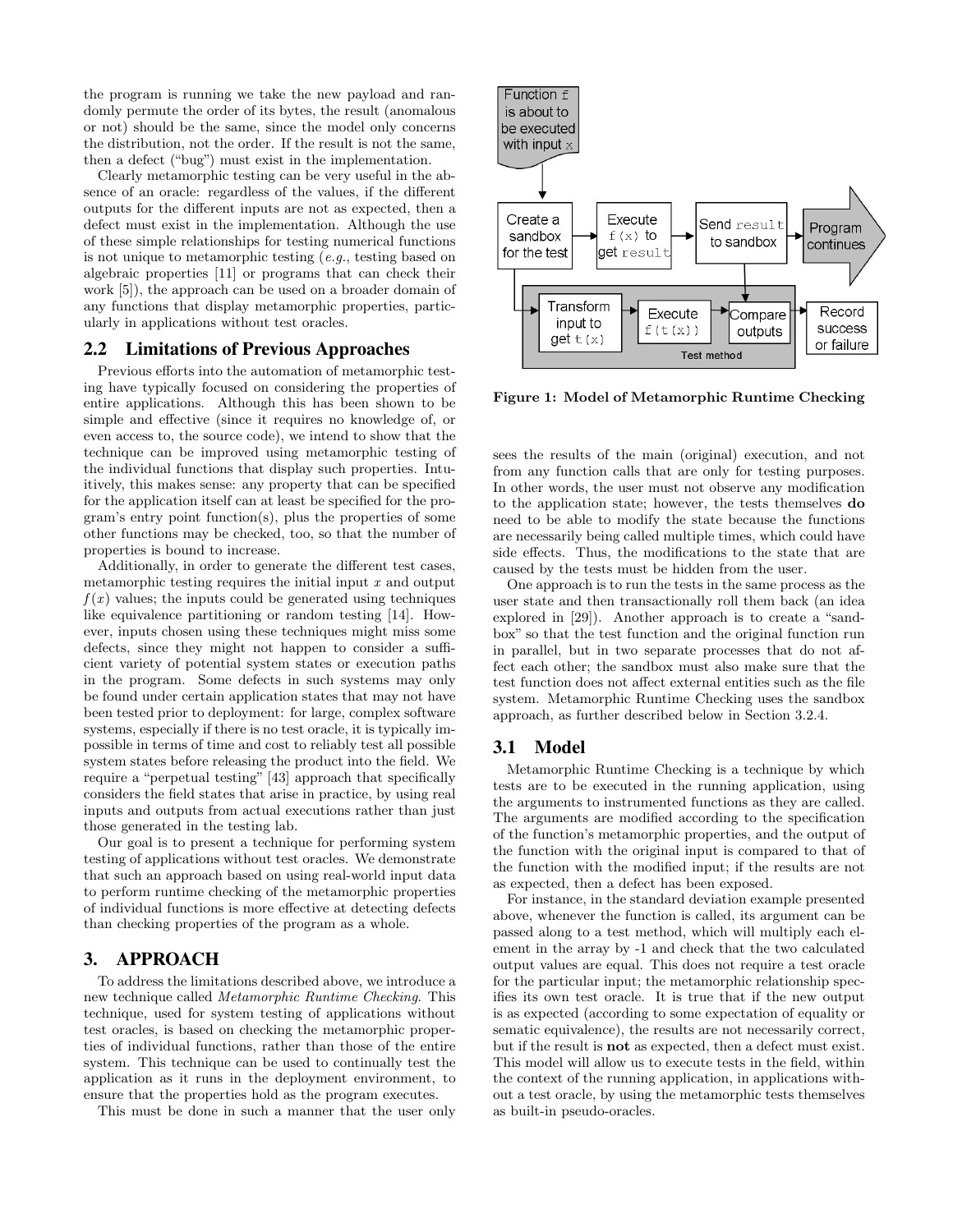In our model of the testing framework, metamorphic tests are logically attached to the functions that they are designed to test. Upon a function's execution, the framework invokes its corresponding test(s) with some probability. In order not to have the user see the effects of the test, the testing framework will execute the metamorphic test in an isolated "sandbox", so that any changes to the state are not reflected in the original process. Additionally, the tests execute in parallel with the application: the test code does not preempt the execution of the application code, which can continue as normal. Figure 1 demonstrates the model we will use for conducting these tests.

#### 3.2 Implementation

In order to facilitate the execution of metamorphic testing in the deployment environment, we require a system that conducts the tests during actual runs of the application, using the same internal state as that of the original function. A system like Skoll [31] is a candidate for something on which to build, but it is primarily intended for execution of regression tests and determining whether builds and installs were successful, and not for testing the system as it runs; other assertion checking techniques (as surveyed in [10]) or monitoring tools (such as Gamma [41]) could be used, but they generally do not allow for calling a function again with different arguments (which we require), and do not safeguard against visible side effects.

For reasons of familiarity and simplicity, the Metamorphic Runtime Checking framework, called Columbus, is built upon a testing framework we already had access to that implements what is known as "In Vivo Testing" [35]. Though not specifically focused on metamorphic testing or testing applications without oracles, In Vivo Testing is an approach in which unit tests are executed in the context of the running application without affecting the application state. In the approach, the tests are designed to ensure that properties of given subsystems or units hold true no matter what the application's state is.

#### *3.2.1 In Vivo Testing Overview*

In Vivo Testing conducts tests "from within" the running application, using the current accumulated state of the component under test, as opposed to testing from a clean or constructed state, as is typical in unit testing [25]. Developers create tests that are designed ensure that properties of given subsystems or units hold true no matter what the application's state is. In the simplest case, they can be thought of as program invariants and assertions [10], though they go beyond checking the values of individual variables or how variables relate to each other, and focus more on the conditions that must hold after sequences of variable modifications and method calls, without worrying about side effects visible to the user.

An example can be found in Mozilla Firefox. One of the known defects is that attempting to close all other tabs from the shortcut menu of the current tab may fail on Mac OS X when there are more than 20 tabs open.<sup>1</sup> In this case, an In Vivo test designed to run in the field would be one that calls the function to close all other tabs, then checks that no other tabs are open; this sequence should always succeed, regardless of how many tabs were open or what operating

```
/*@
 * @meta sine(angle + 2 * M_PI) == \result
 * @meta sine(-angle) == -1 * \result
*/
double sine(double angle) { ... }
```
Figure 2: Specifying metamorphic properties

```
int __test_sine(double angle, double result) {
   double s0 = sine(angle + 2 * M_PI);
   double s1 = sine(-angle);
   return (s0 == result && s1 == -1 * result);
}
```
#### Figure 3: Example of a Metamorphic Runtime Checking test generated by the pre-processor

system is in use. Particular combinations of execution environment and state may not always be tested in development prior to release of the software, and one way to fully explore whether this property holds in all cases is to test it in the field, as the application is running. Thus, an In Vivo test would be useful in this case.

By combining metamorphic testing and In Vivo Testing, we avoid the need for a test oracle but also gain the benefits of testing in the field: the tests are conducted within the runtime environment, within the context of the application's state. The use of such an approach in the development environment may not reveal defects if the initial test inputs are not sufficient, particularly if the defects only appear in application states that were not or could not have been tested prior to deployment. When we use this approach in the field, we will get a wide range of input values that represent actual usage, as opposed to a smaller set of test cases that are conjured up by developers in the lab.

We have currently implemented the Columbus framework in both Java and C.

#### *3.2.2 Creating Tests*

The Columbus framework must be provided with test code that specifies the metamorphic properties to be checked within the running program. This test code would be written by the software developer (as opposed to a third-party developer or the end-user). We currently assume access to the source code, since the instrumentation of the functions is done at compile-time. Given that it is the software developers who will write the tests and instrument the code, we feel that this assumption is reasonable. However, as it may not always be possible or desirable to recompile the code, an approach to dynamically instrumenting the compiled code, such as in Kheiron [18], could be used instead.

To aid in the generation of these tests, as explored in [38], we have created a pre-processor to allow developers to specify metamorphic properties of a function using a special syntax in the comments. Figure 2 shows such properties for an implementation of the sine function, which exhibits two metamorphic properties:  $sin(\alpha) = sin(\alpha + 2\pi)$  and  $sin(\alpha)$  $= -\sin(-\alpha)$ . The parameter "\result" represents the return value of the original function call, so that outputs can be compared; this notation is typical in specification languages such as Java Modeling Language (JML) [27]. These properties can then be used by the pre-processor in the testing framework to generate the test code shown in Figure 3.

 $1$ http://www.mozilla.com/en-

US/firefox/2.0.0.16/releasenotes/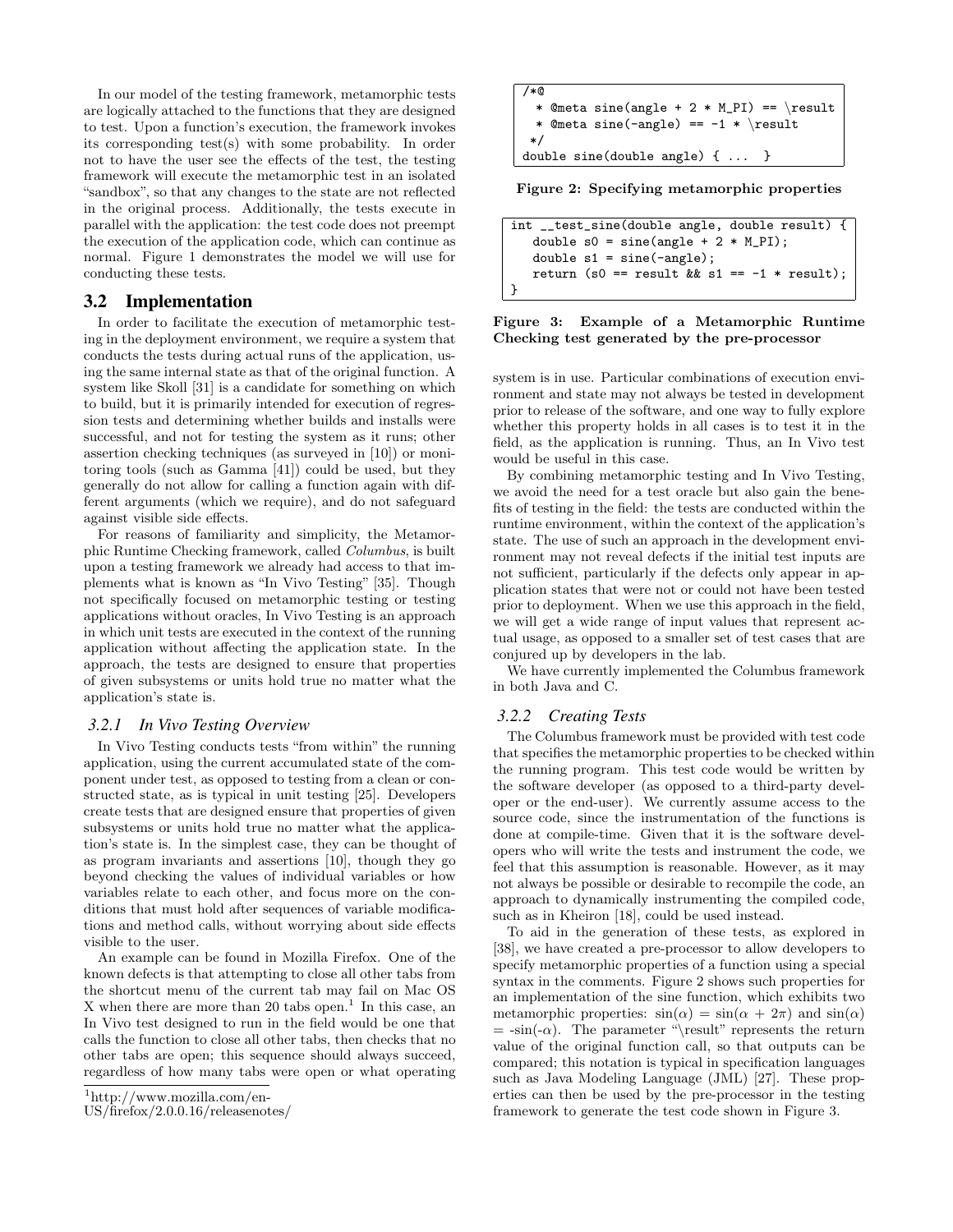The testing approach is not limited only to those functions that take input values and return an output, as in the "sine" example; nor is it limited to simple metamorphic properties that can easily be expressed or specified using annotations in the comments. Consider a function calculate sum that determines the sum of the elements in an array referred to by a pointer  $p$ , and stores that value in a variable sum. The developer can then write a test function that permutes the elements in  $p$ , multiplies them by a random number, calls *calculate\_sum*, and checks that the value of sum is as expected. Figure 4 shows how the tester could then specify that the metamorphic property of *calculate\_sum* is described in the function  $\_test\_calculate\_sum$ .

```
int* p;
int sum;
/*@
* @meta __test_calculate_sum()
*/
void calculate_sum() { ...
int __test_calculate_sum() {
   int temp = sum; // remember the old value
   // ...code to randomly permute p...
   int r = rand();
   // ...code to multiply values in p by r...
   calculate_sum();
   return temp == sum * r;
}
```
Figure 4: Example of a manually created Metamorphic Runtime Checking test

Note that the framework ensures that sum will already have been modified by the original function call and will have the corresponding result by the time it is accessed in the first line of  $\_\_test\_calculate\_sum$ . Additionally, the test is executed in a sandboxed process, so the tester does not have to worry about the fact that sum will be overwritten by the test. There are, however, some limitations to the extent of what is sandboxed; see [35] and Section 6 below for details.

#### *3.2.3 Instrumentation*

Before compiling the source code, the software vendor uses the Columbus pre-processor to first generate test code from the specifications, and then to instrument each annotated function with its corresponding test. During instrumentation, functions to be tested are renamed and wrapped by another function. Figure 5 shows pseudocode for the wrapper of a function  $f$ ; further details are discussed below.

#### *3.2.4 Configuration*

At deployment time, the administrator can configure the maximum number of concurrent tests that the system is allowed to execute at any given time. This prevents the testing framework from launching so many simultaneous tests that they flood the CPU and essentially block the main application. The administrator can also set a maximum allowable performance overhead, so that tests will be run only if the overhead of doing so does not exceed the threshold. The system tracks how much time it has spent running tests

```
/* original function */
int _{-}f(int x) { ... }/* test function */
boolean __test_f(int x, int result) { ... }
/* wrapper function */
int f(int x) {
   int result = -f(x);
   if (should_run_test("f")) {
      create_sandbox_and_fork();
      if (is_test_process()) {
         if (\_test_f(x, result) == false) fail();
         else succeed();
         destroy_sandbox();
         exit();
      }
   }
   return result;
}
```
Figure 5: Wrapper of instrumented function

compared to how much time it has been running application code, and only allows for the execution of tests when the overhead is below the threshold. Alternatively, the administrator can configure the framework so that, for each instrumented function with a corresponding test, there is a probability  $\rho$  with which that function's test will be run. The configuration is read at run-time so it can be modified by a system administrator at the customer site if necessary.

#### *3.2.5 Execution of Tests*

Once deployed, as shown in Figure 5, the function is first called with its input arguments, and any return value is stored in a variable called "result". The framework then uses the measured performance overhead and/or the probability value  $\rho$  for the function to decide whether to execute a test; it also checks whether the maximum allowed number of concurrent tests are currently executing.

When a test is to be executed, a new process is first created as a copy of the original to create a sandbox in which to run the test code, ensuring that any modification to the local process state caused by the test will not affect the "real" application, since the test is being executed in a separate process with separate memory. At this point, the original process continues by returning the result and carrying on as normal; meanwhile, in the test process, the original input and the result of the original function call are passed as arguments to the test function. Within that function, the input can be modified and the outputs can be compared according to the metamorphic properties, without having to worry about changes to the application state. Note that the application and the test run in parallel in two processes: the test does not block normal operation of the application after the sandbox is created. Depending on the configuration and the hardware, the test process may be assigned to a separate CPU or core, so as not to further pre-empt the original process.

In our current implementation of the Columbus framework, we use a process "fork" to create the sandbox, which gives each test process its own memory space to work in, so that it does not alter that of the original process. In our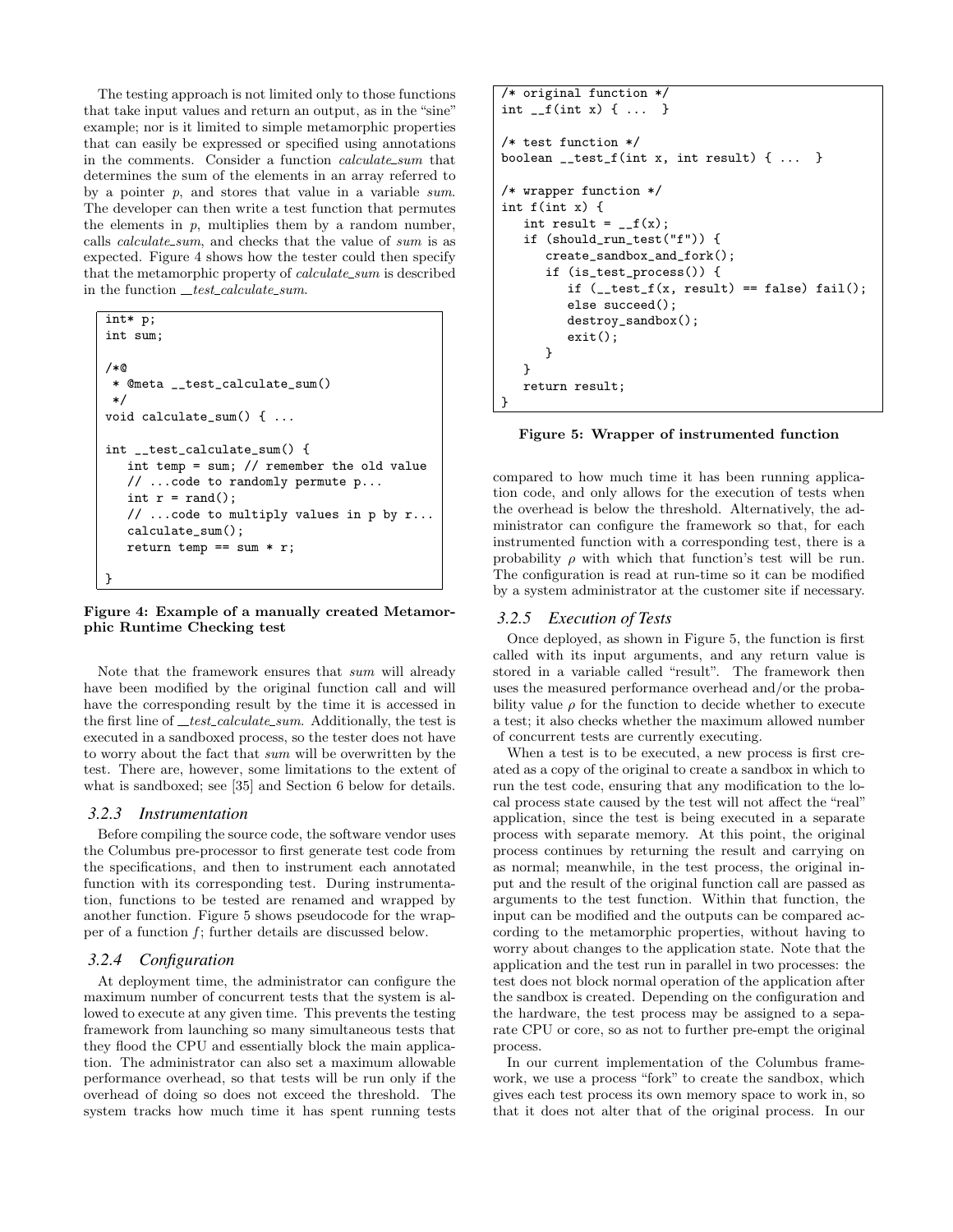investigations so far, this has been sufficient for our testing purposes, but to ensure that the metamorphic test does not make any changes to the file system, etc., we have begun integration with a thin OS virtualization layer that supports a "pod" (PrOcess Domain) [42] abstraction for creating a virtual execution environment that isolates the process running the test and gives it its own view of the process ID space and a copy-on-write view of the file system. However, the overhead of creating new "pods" may limit the effectiveness of the approach in the general case, so they will likely only be used for tests that actually affect the file system.

When the test is completed, the framework logs whether or not it passed, the process in which the test was run notifies the framework indicating that it is complete (so that the framework can keep track of how many concurrent tests are running), and finally the test process exits.

#### *3.2.6 Handling Test Failure*

In the case in which a test fails, the failure is logged to a local file. Additionally, the system administrator can configure what action the system should take when a failure is detected, on a case-by-case basis. In some cases, the administrator may want the system to simply continue to execute normally and ignore the failure; it may be desirable to notify the user of the failed test; and, last, the administrator may choose to have the program terminate.

## 4. EMPIRICAL STUDIES

To demonstrate that Metamorphic Runtime Checking exhibits an improvement over existing approaches in terms of effectiveness of detecting defects, we performed an empirical study based on the one originally presented using the Automated Metamorphic System Testing (AMST) technique [37]. AMST is based on testing metamorphic properties of the entire application; our goal here is to show that conducting metamorphic testing based on function-level properties will be more effective at detecting defects than using systemlevel properties.

In these tests, we investigated four real-world"non-testable programs" from the domain of machine learning. The first two are classification algorithms: Support Vector Machines (SVM) [49], as implemented in the Weka [52] 3.5.8 toolkit for machine learning in Java; and C4.5 [45] release 8, which uses a decision tree and is written in C. The third is the ranking algorithm MartiRank [19], also written in C, developed by researchers at Columbia University's Center for Computational Learning Systems (CCLS). Last is the anomaly-based intrusion detection system PAYL [50], implemented in Java.

## 4.1 Machine Learning Background

In these experiments, we investigated four real-world"nontestable programs" from the domain of machine learning (the authors of this paper were not involved in the development of any of these programs). In supervised machine learning, data sets consist of a collection of examples, each of which has a number of *attribute* values and, in some cases, a *label*. The examples can be thought of as rows in a table, each of which represents one item from which to learn, and the attributes are the columns of the table. The label indicates how the example is categorized. These applications execute in two phases. The first phase (called the learning phase) analyzes a set of training data; the result of this analysis is a model that attempts to make generalizations about how the attributes relate to the label. In the second phase (called the classification phase), the model is applied to another, previously-unseen data set (called the testing data) where the labels are unknown.

#### *4.1.1 Support Vector Machines*

The Support Vector Machines (SVM) algorithm [49] is one of the more common classification algorithms used in real-world applications, ranging from facial recognition to computational biology [48]. In the learning phase, SVM treats each example from the training data as a vector of N dimensions (since it has N attributes), and attempts to segregate examples from different classes with a hyperplane of  $N-1$  dimensions. In the learning phase, the goal is to find the hyperplane with the maximum margin (distance) between the "support vectors", which are the examples that lie closest to the surface of the hyperplane; the resulting hyperplane is the model. In the classification phase, examples in the testing data are classified according to which "side" of the hyperplane they fall on. The Weka implementation of SVM uses the Sequential Minimal Optimization (SMO) technique [44], which breaks the large quadratic programming optimization problem into smaller problems that can be solved analytically and thus avoids a large matrix computation with limited loss of quality in the results.

#### *4.1.2 C4.5*

C4.5 [45] is a very popular algorithm for building decision trees, in which branches represent decisions based on attribute values and leaves represent how the example is to be classified. Like other decision tree classifiers, it takes advantage of the fact that each attribute in the training data can be used to make a decision that splits the data into smaller subsets. During the training phase, for each attribute, C4.5 measures how effective it is to split the data on a particular attribute value, and the attribute with the highest "information gain" (a measure of how well similar labels are grouped together) is the one used to make the decision. The algorithm then continues recursively on the smaller sublists. During classification, the tree is applied to each example, which is classified once it reaches a leaf of the tree.

#### *4.1.3 MartiRank*

MartiRank [19] is a ranking algorithm that is used as part of a prototype application for predicting electrical device failures: the examples in the data sets have labels of 0 ("negative example") or 1 ("positive example"), indicating whether the device failed during a particular time period. In the learning phase, MartiRank executes a number of "rounds". In each round the set of training data is broken into sub-lists; there are  $N$  sub-lists in the  $N$ th round, each containing  $1/N$ th of the total number of positive examples. For each sub-list, MartiRank sorts that segment by each attribute, ascending and descending, and chooses the attribute that gives the best "quality". The quality is assessed using a variant of the Area Under the Curve (AUC) [22] calculation that is adapted to ranking rather than binary classification. The model, then, describes for each round how to split the data set and on which attribute and direction to sort each segment for that round. In the second phase, MartiRank applies the segmentation and sorting rules from the model to the testing data set to produce the final ranking.

*4.1.4 PAYL*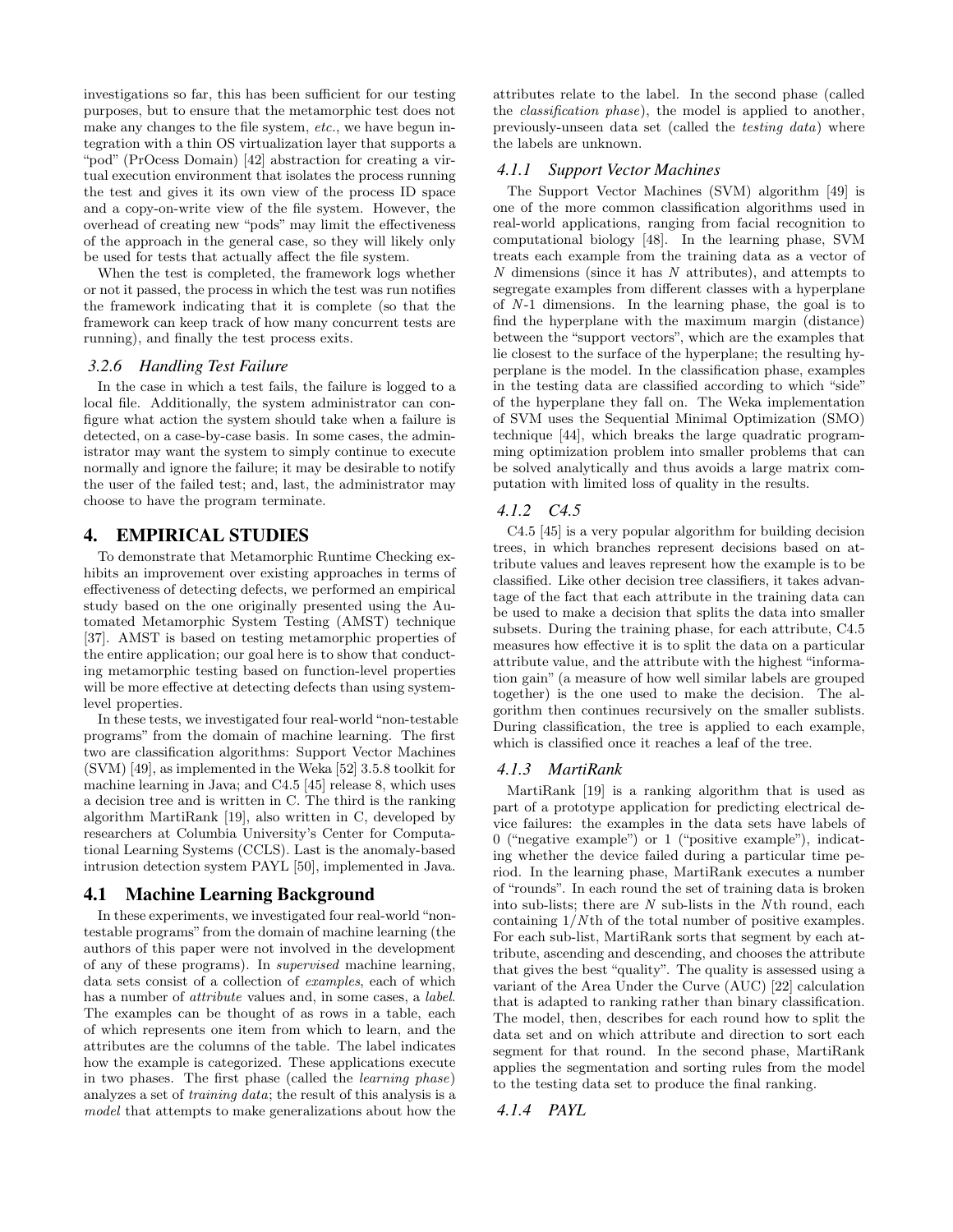| Application | Function          | Description                                | Property                                          |  |  |
|-------------|-------------------|--------------------------------------------|---------------------------------------------------|--|--|
| <b>SVM</b>  | buildClassifier   | Creates a model from a set of              | Randomly permuting the order of the               |  |  |
|             |                   | instances (training data)                  | instances should yield the same model             |  |  |
| <b>SVM</b>  | buildClassifier   | Creates a model from a set of              | Negating the values of the instances              |  |  |
|             |                   | instances (training data)                  | should yield the same model but with              |  |  |
|             |                   |                                            | all values negated                                |  |  |
| <b>SVM</b>  | buildClassifier   | Creates a model from a set of              | Adding a constant to the values of                |  |  |
|             |                   | instances (training data)                  | the instances should yield the same               |  |  |
|             |                   |                                            | model but with all values increased               |  |  |
| <b>SVM</b>  | SVMOutput         | Computes output (distance from             | If all instances in model have values             |  |  |
|             |                   | hyperplane) for given instance             | negated, and given instance does as well,         |  |  |
|             |                   |                                            | output should stay the same                       |  |  |
| C4.5        | FormTree          | Creates a decision tree                    | Permuting the order of the examples in the        |  |  |
|             |                   |                                            | training data should not affect the tree          |  |  |
| C4.5        | FormTree          | Creates a decision tree                    | Multiplying each element in the training data     |  |  |
|             |                   |                                            | by a constant should yield the same tree, but     |  |  |
|             |                   |                                            | with the values at decision points also increased |  |  |
| C4.5        | FormTree          | Creates a decision tree                    | Adding each element in the training data          |  |  |
|             |                   |                                            | by a constant should yield the same tree, but     |  |  |
|             |                   |                                            | with the values at decision points also increased |  |  |
| C4.5        | Classify          | Classifies an example                      | Multiplying the values in the example should      |  |  |
|             |                   |                                            | yield the same classification if the values at    |  |  |
|             |                   |                                            | decision points are also similarly increased      |  |  |
| MartiRank   | pauc              | Computes the "quality" $[22]$ of a ranking | result $= 1$ - reverse ranking                    |  |  |
| MartiRank   | sort_examples     | Sorts a set of examples based              | Permuting the order of the elements and           |  |  |
|             |                   | on a given comparison function             | negating them returns the same result, but        |  |  |
|             |                   |                                            | with the elements in the reverse order            |  |  |
| MartiRank   | sort_examples     | Sorts a set of examples based              | Multiplying the elements by a constant            |  |  |
|             |                   | on a given comparison function             | returns the same result                           |  |  |
| MartiRank   | insert_score      | Inserts a value into an array              | Calling the function a second time with           |  |  |
|             |                   | used to hold top N scores                  | the same value to be inserted should not          |  |  |
|             |                   |                                            | affect the array of scores                        |  |  |
| PAYL        | computerCPLenProb | Computes probability of different          | Changing the byte values and permuting            |  |  |
|             |                   | lengths of TCP packets                     | their order does not change the results           |  |  |
| <b>PAYL</b> | testTCPModel      | Returns the distance between an            | Permuting the order of the elements in the        |  |  |
|             |                   | instance and the corresponding             | model and multiplying all values by a constant    |  |  |
|             |                   | "normal" instance in the model             | $c$ affects the result by a factor of $c$         |  |  |

Table 1: Metamorphic properties used in testing

PAYL [50] is an anomaly-based intrusion detection system, and is an example of unsupervised machine learning. In PAYL, the training data simply consists of a set of TCP/IP network packets (streams of bytes), without any associated labels or classificiation. During its learning phase, it computes the mean and variance of the byte value distribution for each payload length in order to produce a model of what is considered "normal" network traffic. During the second ("detection") phase, each incoming packet is scanned and its byte value distribution is computed. This new payload distribution is then compared against the model (for that payload length); if the distribution of the new payload is above some threshold of difference from the norm, PAYL flags the packet as anomalous and generates an alert. PAYL may also raise an alert in other circumstances, for instance if the payload length had not been seen in the training data.

## 4.2 Experimental Setup

In these experiments, mutation testing was used to systematically insert defects into the source code; the goal was to determine whether the mutants could be killed  $(i.e.,$  whether the defects could be detected) using our approach. Mutation testing has been shown to be a suitable technique for measuring the effectiveness of a test data suite or, as in our case, a testing approach [2]. These mutations fell into three categories: (1) comparison operators were switched to their logical opposites, e.g. "less than" was switched to "greater than or equal"; (2) mathematical operators were switched to their opposites, e.g. addition was switched to subtraction; and (3) off-by-one errors were introduced for loop variables,

array indices, and other calculations that required adjustment by one. All functions in the programs were candidates for the insertion of mutations; each variant that we created had exactly one mutation (*i.e.*, we did not create any program variants with more than one mutation).

To determine which variants were suitable for testing, the output of each was compared to the output of the application with no mutants, which was considered the "gold standard". To obtain this initial output, the same data sets were used as in the experiment with system-level metamorphic properties: for SVM and C4.5, the "iris" data set from the UC-Irvine repository [39] (150 examples, five attributes); for MartiRank, a real-world data set from the electrical device failure application, containing 10,000 examples and 119 attributes; for PAYL, network traffic on the department's LAN (2790 examples). If the outputs of the gold standard and the variant were the same, the mutation would be considered unsuitable for testing, since the mutation may not have been on the execution path, or may have been a "weak mutant" that did not affect the overall output. Additionally, if the mutation yielded a fatal error (crash), an infinite loop, or an output that was clearly wrong (for instance, being nonsensical to someone familiar with the application, or simply being blank), that variant was also discarded since our approach would not be needed to detect such defects.

Once we deteremined which variants could be used for our experiment, we investigated the source code, determined the metamorphic properties of various functions (using the guidelines presented in [36]), and annotated the code with the specifications. Each property was verified with the "gold standard" version to make sure that the property was, in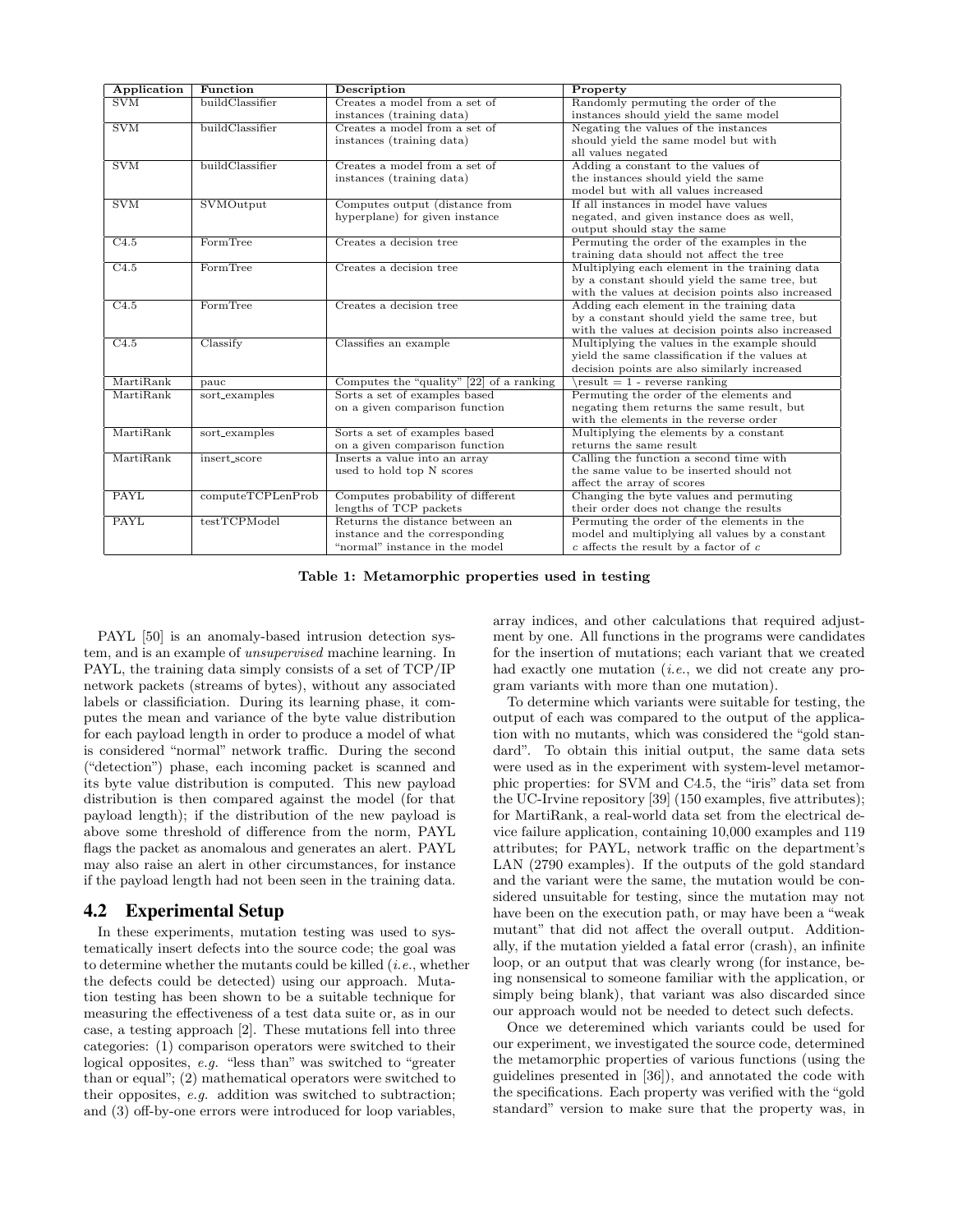fact, expected to hold. Each of the applications used in this experiment had the same number of metamorphic properties specified as in the original experiment using AMST (four for SVM, C4.5, and MartiRank; two for PAYL); the specific properties are listed in Table 1.

For each variant, we used the Columbus framework to instrument the code and the tests were conducted to see whether Metamorphic Runtime Checking would detect any violation. If so, then the mutant was considered to be killed.

## 4.3 Findings

The goal of the experiment is to demonstrate that Metamorphic Runtime Checking is more effective in revealing the defects in these applications, by measuring what percentage of the mutants can be killed, and comparing the results to those obtained using Automated Metamorphic System Testing (AMST) in [37].

Tables 2, 3, 4, and 5 summarize the results of our testing of SVM, C4.5, MartiRank, and PAYL respectively. In each table, we specify the type of mutation and the number of mutants that were suitable for use in the testing  $(i.e.,$  that resulted in a different output compared to the gold standard, and that did not produce an obvious error). The third column shows the total number of distinct mutants killed by the tests when using AMST, and the overall percentage; the last column provides the number detected when using Metamorphic Runtime Checking (abbreviated MRC).

| Mutation   | Mutants | <b>AMST</b> | MRC         |
|------------|---------|-------------|-------------|
| Comparison | 30      | 17(57%)     | 19(63%)     |
| operators  |         |             |             |
| Math       | 24      | 18 (75%)    | 22(92%)     |
| operators  |         |             |             |
| Off-by-one | 31      | $31(100\%)$ | $31(100\%)$ |
| Total      | 85      | 66(77%)     | 72(85%)     |

Table 2: Results of Mutation Testing for SVM

| Mutation   | Mutants | <b>AMST</b> | MRC        |
|------------|---------|-------------|------------|
| Comparison | 8       | $8(100\%)$  | $8(100\%)$ |
| operators  |         |             |            |
| Math       | 15      | 14(93%)     | 14(93%)    |
| operators  |         |             |            |
| Off-by-one | 5       | $5(100\%)$  | $5(100\%)$ |
| Total      | 28      | 27 (96%)    | 27 (96%)   |

Table 3: Results of Mutation Testing for C4.5

| Mutation   | Mutants | <b>AMST</b> | $\overline{\text{MRC}}$ |
|------------|---------|-------------|-------------------------|
| Comparison | 20      | 18 (90%)    | 18 (90%)                |
| operators  |         |             |                         |
| Math       | 23      | 15 (65%)    | 23 (100%)               |
| operators  |         |             |                         |
| Off-by-one | 26      | 17(65%)     | 20(77%)                 |
| Total      | 69      | 50(72%)     | 61(88%)                 |

Table 4: Results of Mutation Testing for MartiRank

## 4.4 Discussion and Analysis

Overall, Metamorphic Runtime Checking detected 189 of the 222 defects, compared to 145 detected when using the approach based on system-level metamorphic properties; this is an improvement of 30%. Additionally, as expected, none of the defects detected by the system-level properties were missed by the function-level properties.

| Mutation   | ${\bf Mutants}$ | AMST     | $\operatorname{MRC}$ |
|------------|-----------------|----------|----------------------|
| Comparison | 11              | $1(9\%)$ | 8(73%)               |
| operators  |                 |          |                      |
| Math       |                 | $0(0\%)$ | 5(71%)               |
| operators  |                 |          |                      |
| Off-by-one | 22              | 1(5%)    | 16(73%)              |
| Total      | 40              | 2(5%)    | 29(73%)              |

Table 5: Results of Mutation Testing for PAYL

The improvement shown for the testing of PAYL (Table 5) is admittedly low-hanging fruit. For PAYL, the AMST approach had very little success. In particular, only very basic properties could be used: permuting the ordering of the input data (which were network packets), and permuting the ordering of the bytes within those packet payloads. It was not possible to automate metamorphic tests based on modifying the values of the bytes inside the payloads (say, increasing them), not because of a limitation of the testing tool, but because the application itself only allowed for particular valid inputs that reflected what it considered to be "real" network traffic. However, once we could use Metamorphic Runtime Checking to put the metamorphic tests "inside" the application, we were able to circumvent such restrictions and perform tests using properties of the functions that involved changing the byte values. Thus, we were able to create more complex metamorphic tests that revealed substantially more defects (29 instead of 2). Note that we restricted ourselves to just two metamorphic properties to provide a fair comparison with the original results; adding more properties would presumably have allowed us to detect more defects.

On the flip side, there was not much room for improvement for C4.5 (Table 3); we were unable to devise a test case to detect the last defect, though someone more familiar with the algorithm may be able to (we are admittedly software engineers, not machine learning experts!).

The most interesting result was that in both SVM and MartiRank, none of the newly discovered defects were in the functions whose metamorphic properties were being checked. The defects actually existed outside those functions, but put the system into a state in which the metamorphic property of the function would be violated. For example, a particular function in MartiRank took an array of numbers and performed a calculation on them, returning a normalized result  $(i.e., between 0 and 1).$  One of the metamorphic properties of that calculation is that reversing the order of the values in the array should produce the "opposite" result, *i.e.*,  $f(A)$  = 1 -  $f(A')$  where A' is the array in which the values of A are in reverse order. However, a defect in a separate function that dealt with how the array was populated caused this property to be violated because the data structure holding the array itself was in an invalid state, even though the code to perform the calculation was correct.

This metamorphic property was very effective at detecting the defects that had not been found using the system-level approach, especially those related to math operator defects in MartiRank. In particular, the system-level metamorphic properties only considered how the results of different calculations compared to each other, but not their actual values. Consider a simple defect in the system such that the function  $f$  described above returns a value that is 0.1 more than it should be. At the system level, the properties that were specified could not access the value returned by  $f$ , since the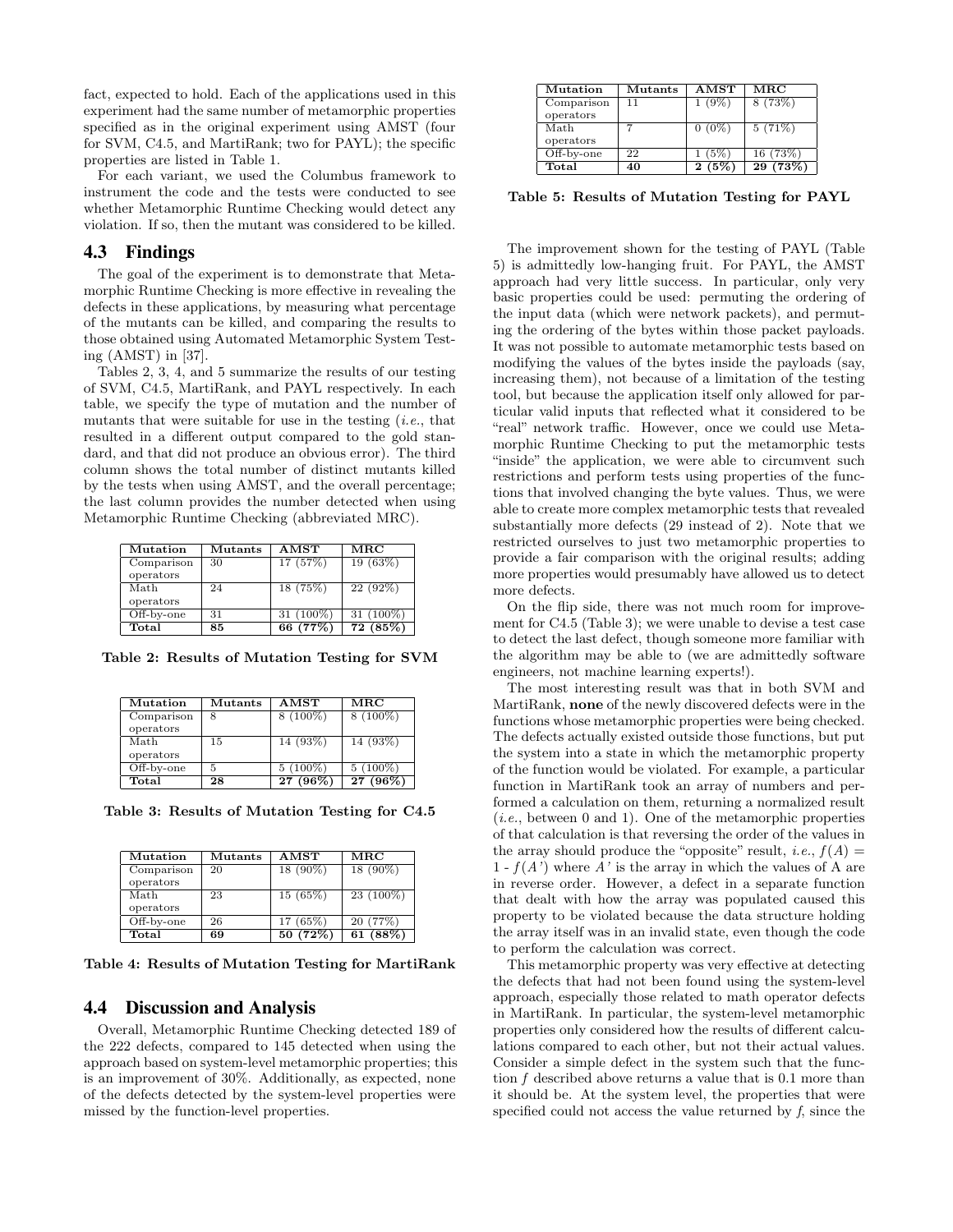results of the individual calculations were not directly reflected in the program output. Rather, the properties at this level were only influenced by relationships such as: if  $f(A) > f(B)$ , then  $f(A') < f(B')$ . Even though the function was producing the wrong result (due to an invalid data structure), this system-level property still held. However, when we used Metamorphic Runtime Checking, we could see that there was a violation in the property of  $f$ , revealing the defect.

This result demonstrates the real power of our testing technique: without much knowledge of the details of the implementation, we were able to detect many of the defects by simply specifying the expected behavior of particular functions, even though the defects were not in those functions; rather, those defects created violations of the metamorphic properties because they put the system into an invalid state. Although we have yet to demonstrate this quantitatively, alternative approaches to detecting such invalid states (such as checking data structure integrity [13] or algebraic specifications [40], further described below) may require more intimate familiarity with the source code, such as the details of pointer references or how variables relate to each other, as opposed to simply specifying how a function should behave when its inputs are modified.

# 5. PERFORMANCE CONSIDERATIONS

Although Metamorphic Runtime Checking is more effective than AMST at detecting defects, this runtime checking of the metamorphic properties comes at a cost, particularly if the tests are run frequently. In AMST, each metamorphic property is checked exactly once (just at the end of the program execution). In Metamorphic Runtime Checking, though, each property can be checked numerous times, depending on the framework configuration.

During our empirical studies, we measured the performance impact of the Columbus framework. As described above, safeguards have been built into the system to allow for control of the overhead and number of simultaneous test processes; during these tests, however, we removed such restrictions so that we could get a better measurement of the effect of Metamorphic Runtime Checking.

To determine the overhead, we instrumented the functions listed in Table 1 and varied the value probability  $\rho$ with which a metamorphic test would be executed while the application ran. Tests were conducted on a server with a dual-core 3GHz CPU running Ubuntu 7.10. Figure 6 shows the results of the experiment, with  $\rho$  equal to 0% (with the functions instrumented but no tests executed), 25%, 50%, 75%, and 100% (with all function calls resulting in tests).

The linear nature of the resulting graphs indicates that, as one would expect, the overhead increases linearly with the number of tests that are executed. The slope of the lines results from a combination of the number of tests that are run, and the implementation language: the line for SVM is very steep because many tests were run and the overhead is greater for Java applications; the line for C4.5 is less steep because fewer tests were run and there is less overhead for C.

On average, the performance overhead for the Java applications was around 5.5ms per test; for C, it was only 1.5ms per test. This cost is mostly attributed to the time it takes to create the sandbox and fork the test process.

This impact can certainly be substantial from a percent-

age overhead point of view if many tests are run in a shortlived program, and some ML programs can run for hours or even days, so care must be taken in configuring the framework. However, for the programs we investigated in our study, the overhead was typically a few seconds, which we consider a small price to pay for detecting that the output of the program was incorrect.

## 6. RELATED WORK

Others have previously applied metamorphic testing to situations in which there is no test oracle, e.g. [8]. In some cases, these works have looked at situations in which there cannot be an oracle for a particular application [9], as in the case of "non-testable programs"; in others, the work has considered the case in which the oracle is simply absent or difficult to implement [6]. However, this previous work did not consider the challenges of automating the process, but rather relied on a tester to manually perform the transformations and comparisons.

Beydeda [4] first brought up the notion of combining metamorphic testing and self-testing components so that an application can be tested at runtime, but did not investigate an implementation or produce any results. Gotleib and Botella [17] have described how the process of metamorphic testing can be conducted automatically, but their work focuses more on the automatic creation of input data that would reveal violations of metamorphic properties, and not on automatically checking that those properties hold after execution. Also, they do not describe any mechanism for addressing performance concerns or for ensuring that the additional invocation of the function or the program is not seen by the user (i.e., their approach was targeted at the development environment, whereas we target both the development environment and - primarily - the deployment environment).

Programming languages such as ANNA [30] and Eiffel [32], as well as C and Java, have built-in support for assertions that allow programmers to check for properties at certain control points in the program. In Metamorphic Runtime Checking, the tests can be considered runtime assertions; however, approaches using assertions typically address how variable values relate to each other, but do not describe the relation between sets of inputs and sets of outputs, as we do in metamorphic testing. Additionally, the assertions in those languages are not allowed to have side effects; in our approach, the tests are allowed to have side effects (in fact they almost certainly will, since the function is called again), but these side effects are hidden from the user. Last, complex assertions (such as checking for data structure integrity [13]) typically pre-empt the application by running sequentially with the rest of the program, whereas in Metamorphic Runtime Checking the program is allowed to proceed while the properties are checked in a parallel process.

Metamorphic properties are similar in some ways to algebraic specifications [11], though algebraic specifications often declare legal sequences of function calls that will produce a known result, typically within a given data structure  $(e.q.)$  $pop(push(X)) == X$  in a Stack), but do not describe how a particular function should react when its input is changed. The runtime checking of algebraic specifications has been explored in [40] and [46], though neither work considered the particular issues that arise from testing without oracles. Even in the cases in which algebraic specifications or formal specification languages (such as Alloy [24],  $Z$  [1],  $etc.$ ) are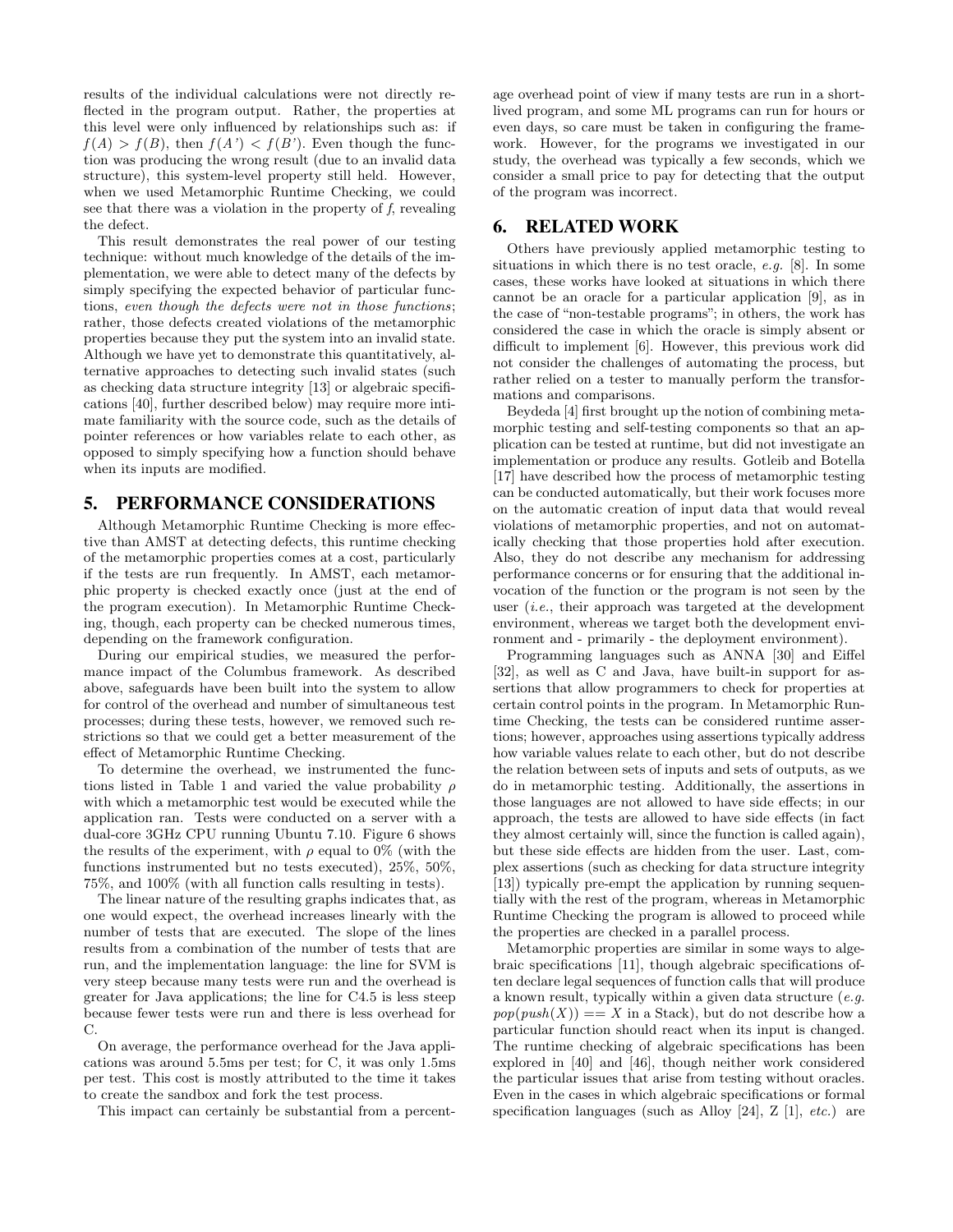

Figure 6: Graph indicating performance overhead caused by different values of  $\rho$  for the different applications.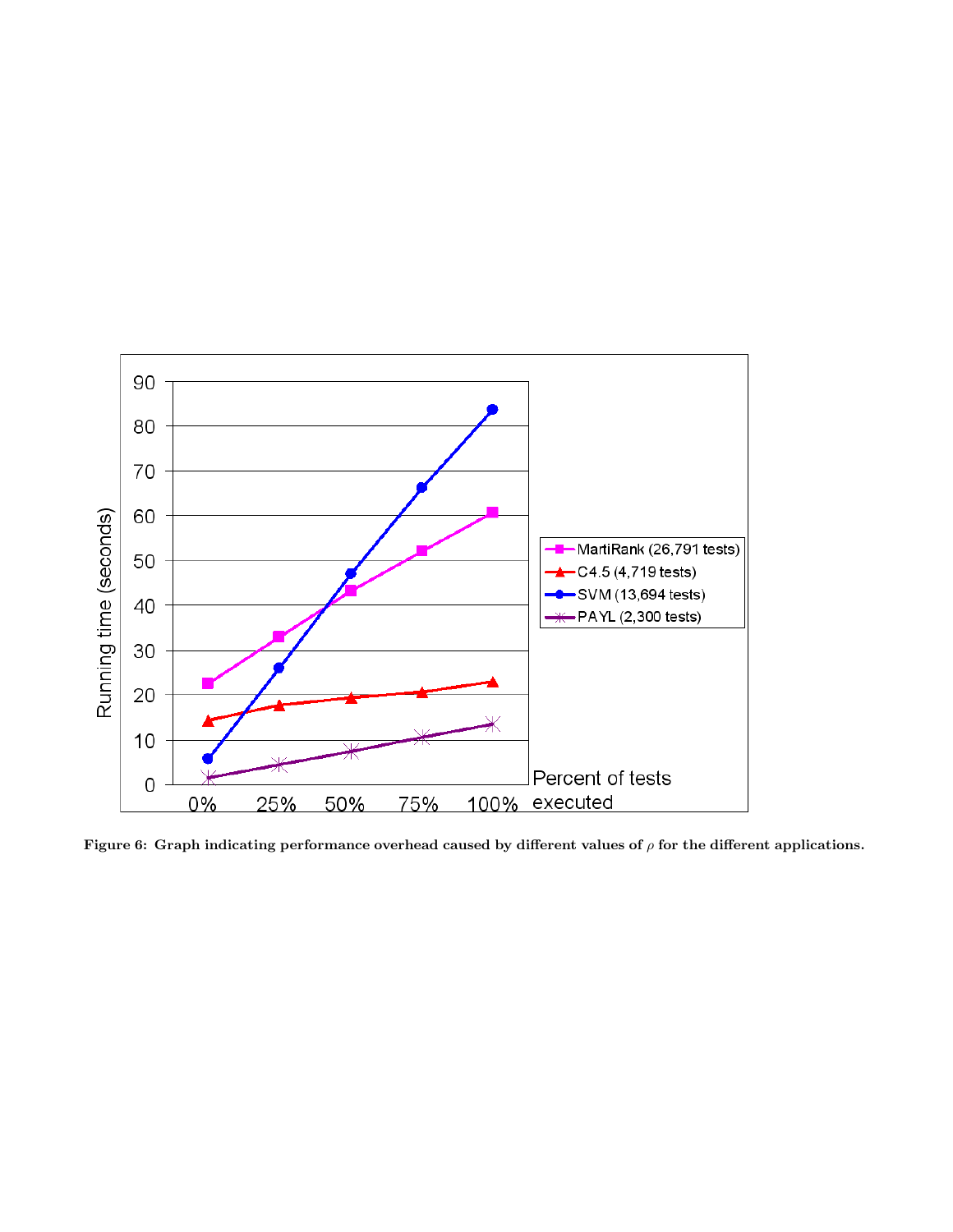| Application | Number of tests | $\rho = 0\%$ | $= 25\%$ | $\rho = 50\%$ | $\rho = 75\%$ | $\rho = 100\%$ |
|-------------|-----------------|--------------|----------|---------------|---------------|----------------|
| MartiRank   | 26.791          | 22.6s        | 32.9s    | 43.2s         | 52.1s         | 60.7s          |
| C4.5        | 4.719           | 14.3s        | 17.8s    | 19.3s         | 20.6s         | 22.9s          |
| <b>SVM</b>  | 13.694          | 5.7s         | 26.0s    | 47.0s         | 66.1s         | 83.6s          |
| <b>PAYL</b> | 2,300           | 1.5s         | 4.4s     | 7.4s          | 10.5s         | 13.5s          |

Table 6: Results of Performance Tests. The five rightmost columns indicate the time to complete execution with different values of  $\rho$ .

used to act as oracles, work to date has focused primarily on consistency checking of abstract data types [47] and has not sought to create (pseudo-)oracles for applications that do not otherwise have them.

The Columbus implementation framework presented here extends our previous work in "In Vivo Testing" [35] in which software tests itself. Other approaches to testing software as it runs in the field include the monitoring, analysis, and profiling of deployed software, as surveyed in [15], and in particular tools like Gamma [41], Skoll [31], and Cooperative Bug Isolation [28]; Columbus differentiates itself from these others by explicitly addressing the problems associated with testing applications without test oracles.

## 7. LIMITATIONS AND FUTURE WORK

The most critical limitation of the current Columbus implementation is that anything external to the application process itself, e.g. database tables, network I/O, etc., is not included in the sandbox and modifications made by a metamorphic test may therefore affect the external state of the original application. As described previously, we are currently looking into integration with a sandboxing solution, and we hope to address these limitations soon.

Another implementation issue is that the test function is called after the function to be tested, rather than at the same point in the program execution. This limitation grew out of the necessity to pass the result of the original function call to the test function. Another reason for this implementation decision is that, since the two function calls are in two different processes, challenges would arise in comparing the outputs if the results are pointers, which would point to memory in separate process spaces. The possible side effect of our implementation is that the original function call may alter the system state in such a way that the metamorphic property would not be expected to hold by the time the test function is called, possibly introducing false positives. In our testing, we took precaution to avoid this case, but further investigation needs to be performed to determine how often this problem may arise.

Another limitation of the testing framework is that it uses function calls as the insertion points for metamorphic tests. In our investigation of the MartiRank source code, we noticed that some functions were quite long (over 200 lines) and that we were limited to what sorts of metamorphic properties we could check. Smaller functions may have yielded more opportunities for metamorphic testing. Future work could consider instrumenting the code with tests at arbitrary points, rather than just the start of a function.

Because the approach tests individual functions, it will be clear which function's test failed, so fault localization could start there. However, it may not necessarily be the case that the function itself contains the defect, since the system may be in an invalid state due to a defect in another part of the code (as shown in our experiments). We have begun to

investigate other fault localization techniques, though these are currently outside the scope of this particular work.

Additional future work may also include the automatic detection of metamorphic properties, similar to the work that has been done in discovering likely program invariants [16] [21] and algebraic properties [23]. It could be argued that static analysis of the code may be able to determine whether these properties hold, and we have begun preliminary investigations. Further research will be required to determine what are the limits for such approaches when detecting and checking these metamorphic properties.

Finally, the applications we investigated were all deterministic, but approaches like Statistical Metamorphic Testing [20] could easily be incorporated into the framework to address non-determinism. Future work should also explore the application of these techniques to other domains of nontestable programs, such as simulation, optimization, and scientific computing.

## 8. CONCLUSION

We have introduced *Metamorphic Runtime Checking*, a system testing approach based on the metamorphic properties of individual functions in applications without test oracles. These properties are checked as a program executes in the field, using real inputs from actual program executions. We have also described an implementation framework called Columbus, and shown that this approach improves upon other techniques in which metamorphic testing is conducted based on system-level properties.

This work goes beyond applying a system testing approach to individual functions: rather, we use properties of the functions to conduct system testing, and have shown that such properties can detect defects even in functions that are not themselves being tested.

Addressing the testing of applications without oracles has been identified as a future challenge for the software testing community [3]. We hope that our findings here help others who are also concerned with the quality and dependability of such non-testable programs.

# 9. ACKNOWLEDGMENTS

The authors would like to thank T.Y. Chen, Lori Clarke, Lee Osterweil, Sal Stolfo, Ian Vo, and Junfeng Yang for their guidance and assistance. The authors are members of the Programming Systems Lab, funded in part by NSF CNS-0717544, CNS-0627473 and CNS-0426623, and NIH 1 U54 CA121852-01A1.

## 10. REFERENCES

- [1] J. R. Abrial. Specification Language Z. Oxford Univ Press, 1980.
- [2] J. H. Andrews, L. C. Briand, and Y. Labiche. Is mutation an appropriate tool for testing experiments?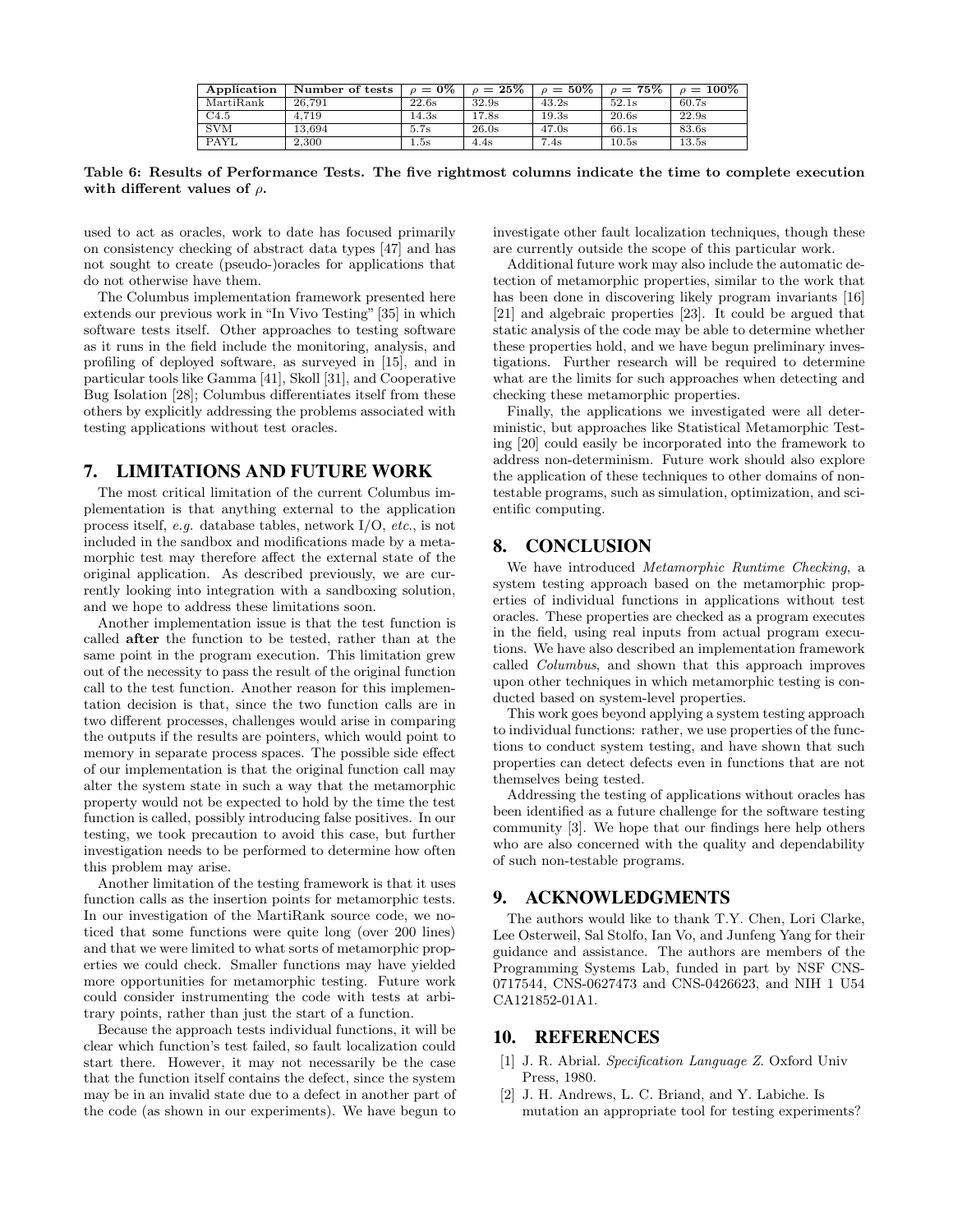In Proc of the 27th International Conference on Software Engineering (ICSE), pages 402–411, 2005.

- [3] A. Bertolino. Software testing research: Achievements, challenges, dreams. In Proc. of ICSE Future of Software Engineering (FOSE), pages 85–103, 2007.
- [4] S. Beydeda. Self-metamorphic-testing components. In Proc. of the 30th annual computer science and applications conference, pages 265–272, 2006.
- [5] M. Blum and S. Kannan. Designing programs that check their work. Journal of the ACM, 42(1):269–291, Jan. 1995.
- [6] W. K. Chan, S. C. Cheung, and K. R. P. H. Leung. A metamorphic testing approach for online testing of service-oriented software applications. International Journal of Web Services Research, 4(1):60–80, April-June 2007.
- [7] T. Y. Chen, S. C. Cheung, and S. Yiu. Metamorphic testing: a new approach for generating next test cases. Technical Report HKUST-CS98-01, Dept. of Computer Science, Hong Kong Univ. of Science and Technology, 1998.
- [8] T. Y. Chen, T. H. Tse, and Z. Q. Zhou. Fault-based testing without the need of oracles. Information and Software Technology, 44(15):923–931, 2002.
- [9] T. Y. Chen, T. H. Tse, and Z. Q. Zhou. Semi-proving: an integrated method based on global symbolic evaluation and metamorphic testing. In Proc. of the ACM SIGSOFT international symposium on software testing and analysis (ISSTA), pages 191–195, 2002.
- [10] L. A. Clarke and D. S. Rosenblum. A historical perspective on runtime assertion checking in software development. ACM SIGSOFT Software Engineering Notes, 31(3):25–37, May 2006.
- [11] W. J. Cody Jr. and W. Waite. Software Manual for the Elementary Functions. Prentice Hall, 1980.
- [12] M. D. Davis and E. J. Weyuker. Pseudo-oracles for non-testable programs. In Proc. of the ACM '81 Conference, pages 254–257, 1981.
- [13] B. Demsky and M. C. Rinard. Automatic data structure repair for self-healing systems. In ACM Conference on Object-Oriented Programming, Systems, Languages, and Applications (OOPSLA), 2003.
- [14] J. Duran and S. Ntafos. An evaluation of random testing. IEEE Trans. on Soft. Eng., 10:438–444, 1984.
- [15] S. Elbaum and M. Hardojo. An empirical study of profiling strategies for released software and their impact on testing activities. In Proc. of ISSTA 2004, pages 65–75, 2004.
- [16] M. D. Ernst, J. Cockrell, W. G. Griswold, and D. Notkin. Dynamically discovering likely programming invariants to support program evolution. In Proc. of the 21st International Conference on Software Engineering (ICSE), pages 213–224, 1999.
- [17] A. Gotleib and B. Botella. Automated metamorphic testing. In Proc. of 27th annual international computer software and applications conference  $(COMPSAC)$ , pages 34–40, 2003.
- [18] R. Griffith and G. Kaiser. A runtime adaptation framework for native C and bytecode applications. In 3rd IEEE International Conference on Autonomic Computing, pages 93–103, June 2006.
- [19] P. Gross et al. Predicting electricity distribution feeder failures using machine learning susceptibility analysis. In Proc. of the 18th Conference on Innovative Applications in Artificial Intelligence, 2006.
- [20] R. Guderlei and J. Mayer. Statistical metamorphic testing - testing programs with random output by means of statistical hypothesis tests and metamorphic testing. In Proc of the Seventh International Conference on Quality Software, pages 404–409, 2007.
- [21] S. Hangal and M. S. Lam. Tracking down software bugs using automatic anomaly detection. In Proc. of the 24th International Conference on Software Engineering (ICSE), pages 291–301, 2002.
- [22] J. A. Hanley and B. J. McNeil. The meaning and use of the area under a receiver operating characteristic (ROC) curve. Radiology, 143:29–36, 1982.
- [23] J. Henkel and A. Diwan. Discovering algebraic specifications from Java classes. In Proc. of the 17th European Conference on Object-Oriented Programming ECOOP, 2003.
- [24] D. Jackson. Alloy: a lightweight object modelling notation. ACM Transactions on Software Engineering and Methodology, 11(2):256–290, 2002.
- [25] JUnit Cookbook. http://junit.sourceforge.net/doc/cookbook/cookbook.htm.
- [26] J. Knight and N. Leveson. An experimental evaluation of the assumption of independence in multi-version programming. IEEE Transactions on Software Engineering, 12(1):96–109, 1986.
- [27] G. T. Leavens, A. L. Baker, and C. Ruby. Preliminary design of JML: a behavioral interface specification language for Java. ACM SIGSOFT Software Engineering Notes, 31(3):1–38, May 2006.
- [28] B. Liblit, A. Aiken, A. X. Zheng, and M. I. Jordan. Bug isolation via remote program sampling. In Proc. of the ACM SIGPLAN 2003 conference on programming language design and implementation (PLDI), pages 141–154, 2003.
- [29] M. Locasto, A. Stavrou, C. F. Cretu, and A. D. Keromytis. From stem to sead: Speculative execution for automated defense. In Proc of the USENIX Annual Technical Conference, pages 219–232, 2007.
- [30] D. Luckham and F. W. Henke. An overview of ANNA - a specification language for ADA. Technical Report CSL-TR-84-265, Dept. of Computer Science, Stanford Univ., 1984.
- [31] A. Memon and A. Porter et al. Skoll: distributed continuous quality assurance. In Proc. of the 26th ICSE, pages 459–468, May 2004.
- [32] B. Meyer. *Eiffel: The Language*. Prentice Hall, 1992.
- [33] T. Mitchell. Machine Learning: An Artificial Intelligence Approach. Morgan Kaufmann, 1983.
- [34] C. Murphy and G. Kaiser. Improving the dependability of machine learning applications. Technical Report CUCS-49-08, Dept. of Computer Science, Columbia University, 2008.
- [35] C. Murphy, G. Kaiser, M. Chu, and I. Vo. Quality assurance of software applications using the in vivo testing approach. In Proc of the Second IEEE International Conference on Software Testing, Verification and Validation (ICST), 2009.